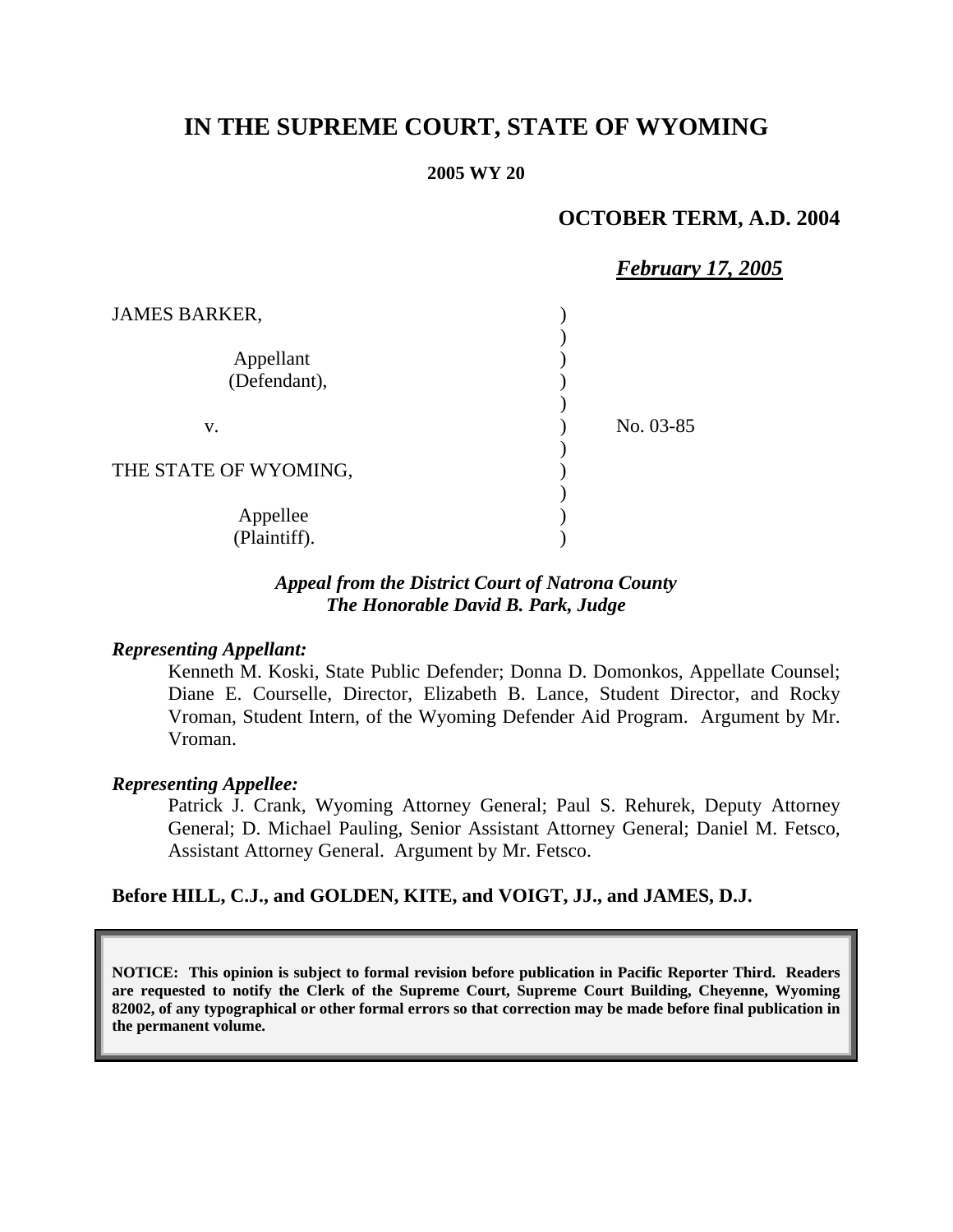## **GOLDEN**, Justice.

[¶1] After filing his notice of appeal, James Barker filed a motion for limited remand for the purpose of developing the record on his ineffective assistance of counsel claims. This Court granted Barker's motion. After a hearing, the trial court held that Barker's trial counsel rendered effective representation. Because the trial court unduly limited the evidence Barker was allowed to present at the remand hearing, we reverse the finding of the trial court that defense counsel was effective and remand for the limited purpose of allowing Barker to fully develop the record on the issues of pretrial investigation and the circumstances surrounding Barker's waiver of his right to testify at his criminal trial.

## **ISSUES**

[¶2] Barker presents the following four issues on appeal:

I. Was Mr. Barker denied his right to testify when the judge declined to allow a continuance and refused defense counsels' request to re-open the bench trial, so that Mr. Barker could testify unimpaired by illness?

II. Was Mr. Barker denied his constitutional right to proper notice which prevented him from effectively defending against the charges?

III. Was Mr. Barker prejudiced when the prosecution presented evidence of uncharged misconduct that was irrelevant to the charged offenses and should have been inadmissible under W.R.E. 404(b)?

IV. Was Mr. Barker denied his constitutional right to effective assistance of trial counsel; in the alternative, was Mr. Barker deprived of the opportunity to fully develop the record for review of his ineffectiveness claim?

This Court will only address Issue IV since it is dispositive of the appeal at this juncture.

# **FACTS**

[¶3] Only limited facts are needed for the resolution of the appeal as it currently presents. After a bench trial, James Barker was convicted of one count of grand larceny by a bailee. The charge stemmed from allegations that Barker converted certain computer equipment from his then employer, Computer Professionals Unlimited (CPU). Barker's defense theory was that the computer equipment at issue was rightfully in his possession, alleging he had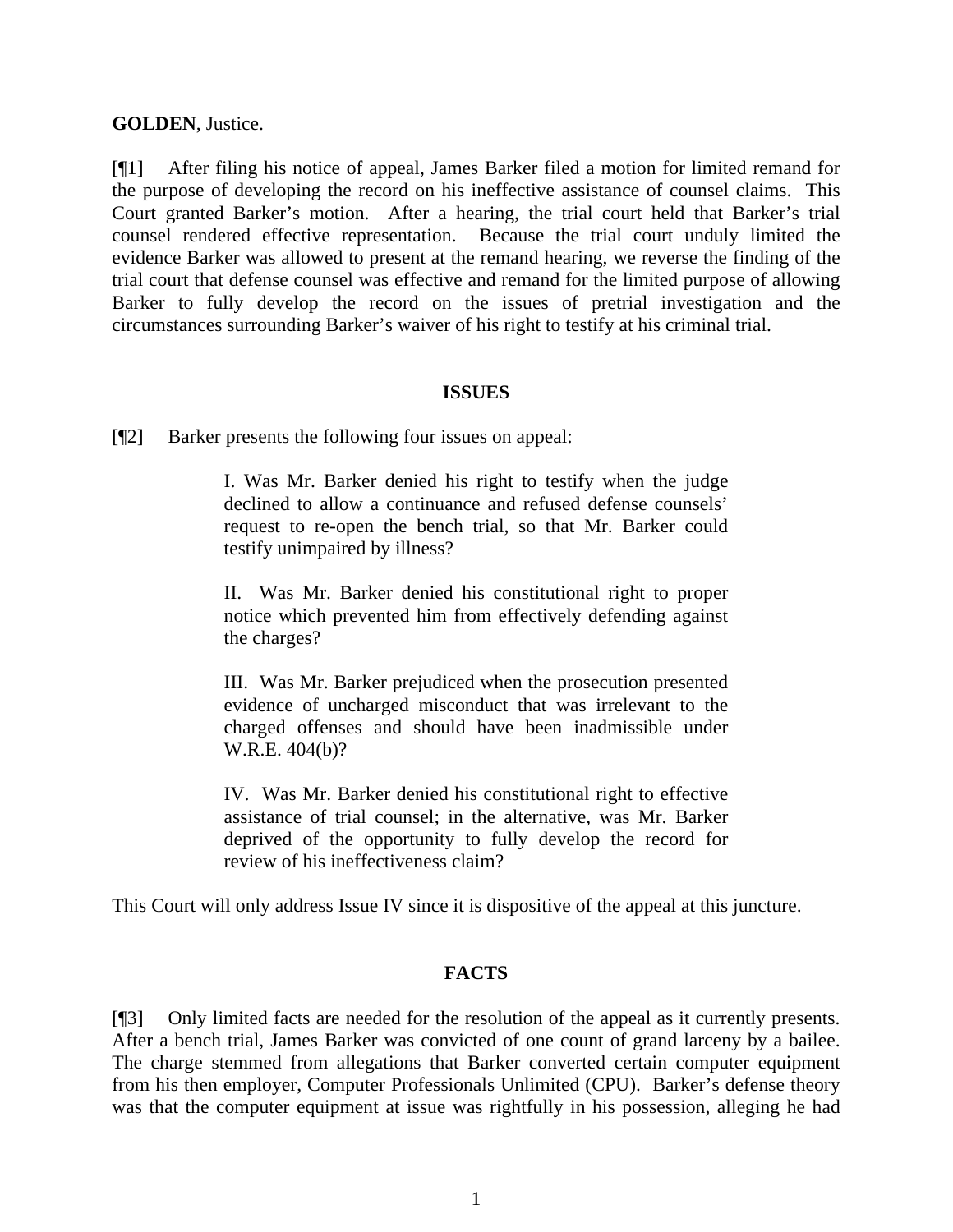either purchased the equipment or the equipment was on authorized loan from CPU. Barker alleges he could prove his defense theory through certain business documents regarding the items in question and through his own testimony. At the bench trial, only limited documentation was available, and Barker did not testify.

[¶4] After filing his notice of appeal, Barker filed a motion for limited remand with this Court in order to develop his claims of ineffective assistance of counsel. His allegations of ineffectiveness revolved around two issues: defense counsel's failure to properly pursue documentary evidence that Barker had informed them was necessary to his defense; and defense counsel's failure to appropriately protect his right to testify at his criminal trial.

[¶5] In his motion for a limited remand, Barker alleged that, before his criminal trial, Barker instructed his defense counsel to obtain certain documents that were in the possession of either CPU or the State. Although his defense counsel requested at least eight categories of documents in discovery, the documents allegedly were never supplied in full and defense counsel never completely pursued compelling the production of the documents in question before trial.

[¶6] Further, Barker did not testify at his criminal trial. Barker alleges he was suffering from complications from diabetes and lacked the requisite mental coherence to effectively testify when it was time for him to testify. Defense counsel, however, never asked for a continuance on the record. Defense counsel spoke to the trial court off the record, indicating that Barker was not feeling well. The trial court told defense counsel that they should submit medical proof of Mr. Barker's allegedly impaired condition if they were going to officially seek a continuance on that ground. Defense counsel did not obtain any medical evidence or in any other manner attempt to protect Barker's right to testify.

[¶7] Ultimately, Barker waived his right to testify at his criminal trial. Barker alleges that his waiver was the result of his defense counsel not formally attempting to seek a continuance or in any other way attempting to preserve his right to testify. Barker alleges that, since his entire trial strategy had always been for him to testify in order to refute the allegations made by his former employer, his failure to testify ultimately led to his being denied the right to present a complete defense.

[¶8] This Court concluded that the evidence proffered in Barker's motion for limited remand, if credible, was sufficient to demonstrate a reasonable likelihood that Barker's claims of ineffective assistance of counsel would ultimately succeed on the merits. Thus, because in his motion for limited remand Barker alleged an appropriate specific factual basis, the case merited a remand for the limited purpose of allowing Barker to develop the record with regard to his ineffective assistance of counsel claims. Upon remand, however, the trial court limited the documentary evidence Barker's appellate counsel could seek through discovery and could introduce into evidence at the hearing. The trial court also determined that no evidence regarding the actions of trial counsel in relation to protecting Barker's right to testify in his own behalf would be allowed since the trial court had previously determined in response to a motion for a new trial that Barker voluntarily and independently waived his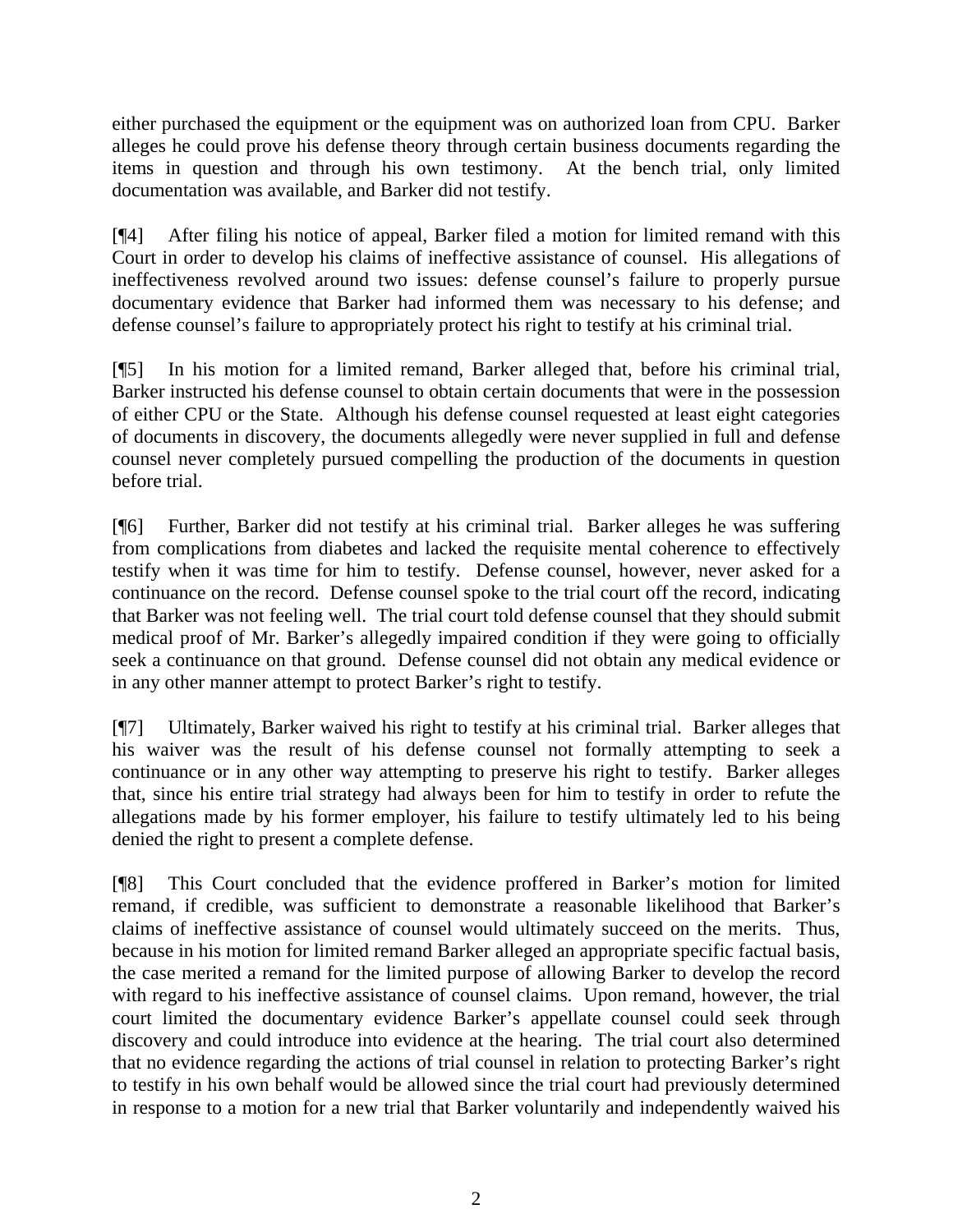right to testify. At the close of the hearing on remand, the trial court determined that Barker had not proven defense counsel had been ineffective.

# **STANDARD OF REVIEW**

[¶9] This Court has addressed the appropriate standard of review of an evidentiary hearing regarding ineffectiveness of counsel in *Robinson v. State*, 2004 WY 32, 64 P.3d 743 (Wyo. 2003). In *Robinson*, this Court concluded that the appropriate standard of appellate review of a trial court's determination that defense counsel was effective is:

> Where the trial court has heard and decided the issue, we will not disturb that court's findings of fact unless they are clearly erroneous or against the great weight of the evidence. We will, on the other hand, conduct a *de novo* review of the trial court's conclusions of law, which include the question of whether counsel's conduct was deficient and the question of whether the appellant was prejudiced by that deficient conduct.

*Id.* at ¶16.

[¶10] Evidentiary issues are reviewed for abuse of discretion.

We have described the standard of an abuse of discretion as reaching the question of the reasonableness of the trial court's choice. *Griswold v. State*, 2001 WY 14, ¶7, 17 P.3d 728, ¶7 (Wyo. 2001). Judicial discretion is a composite of many things, among which are conclusions drawn from objective criteria; it means exercising sound judgment with regard to what is right under the circumstances and without doing so arbitrarily or capriciously. *Id*. "In the absence of an abuse of discretion, we will not disturb the trial court's determination." *Id*. The burden is on the defendant to establish such abuse.

*Seward v. State*, 2003 WY 116, ¶13, 76 P.3d 805, ¶13 (Wyo. 2003). *See also Hannon v. State*, 2004 WY 8, ¶13, 84 P.3d 320, ¶13 (Wyo. 2004).

## **DISCUSSION**

[¶11] The order of this Court remanding the case for an evidentiary ruling stated simply that Barker's motion for limited remand was granted. Barker's motion would not have been granted if it did not meet the requirements of this Court: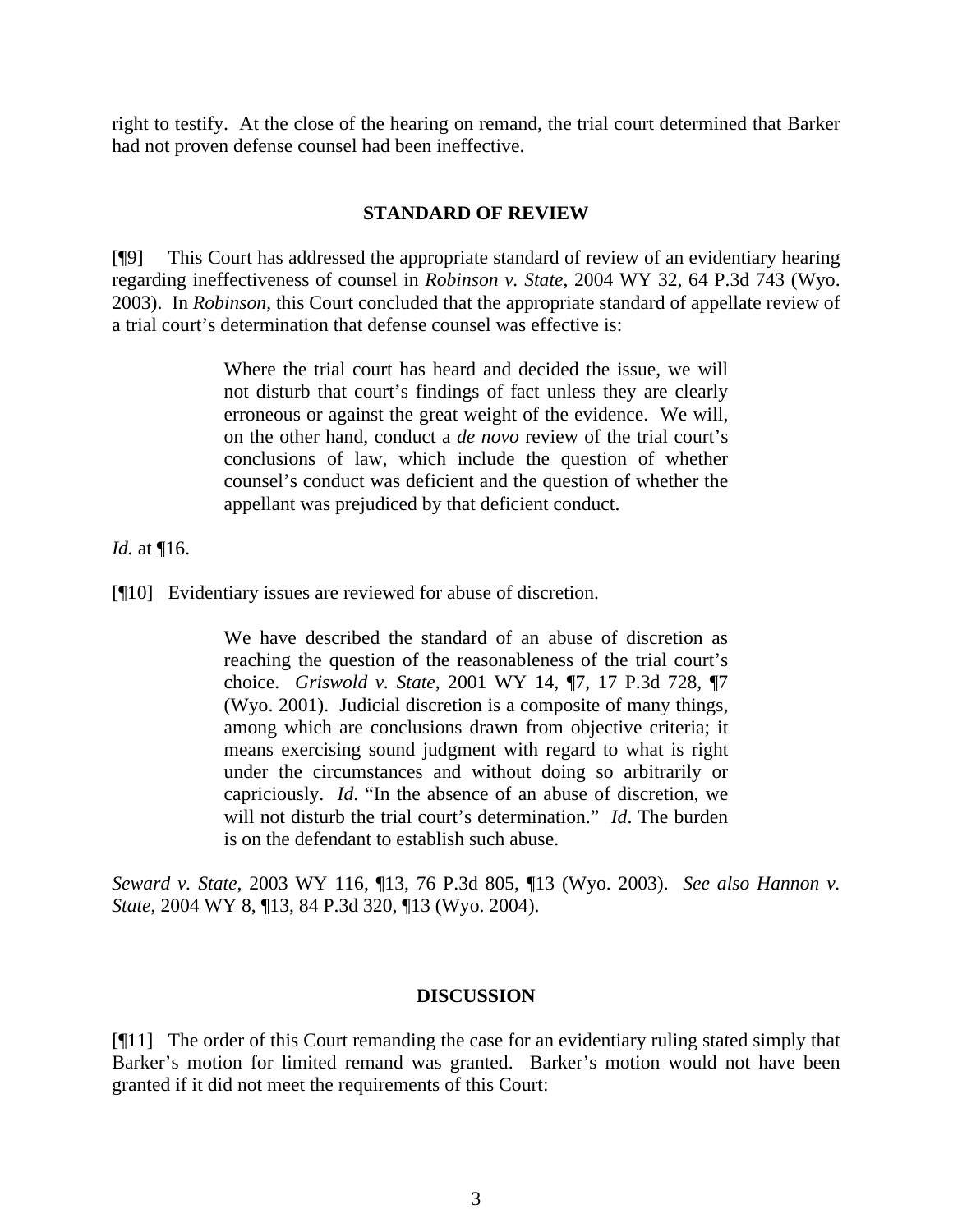[P]artial remand for a criminal appellant to obtain an ineffectiveness of counsel hearing will only be granted (a) when the contention of ineffectiveness specifies acts or conduct which could properly be considered to allege ineffectiveness within the text of the motion, and (b) factual information is provided by citation to the record, affidavit or otherwise sufficient documentation for this court to perceive something more definite than conjecture as an unsupported assertion. *Strickland v. Washington*, 466 U.S. 668, 104 S.Ct. 2052, 80 L.Ed.2d 674 (1984).

*Hornecker v. State*, 977 P.2d 1289, 1291 (Wyo. 1999). By ordering the limited remand, this Court, with the record extant at its disposal, determined that Barker's proffer of evidence in his motion for limited remand presented claims of arguable merit; that the claims were neither facially insufficient nor conclusively refuted by the record.

[¶12] In his motion for limited remand, Barker requested he be allowed to develop the record in regard to alleged ineffectiveness of defense counsel in regard to two claims. The first was the failure of defense counsel to obtain documentary discovery that Barker claimed was highly relevant to his defense. As examples of the discovery that was not pursued Barker specifically mentioned e-mails sent between his prior employer and himself and a loan book and a loan computer program kept by CPU that allegedly recorded all of the computer equipment that Barker received on loan from CPU.

[¶13] Upon remand, appellate counsel for Barker sought discovery of items they determined might be helpful to Barker's defense. The request for discovery included a few items beyond what had been specifically referred to in Barker's motion for limited remand, but substantially followed the request for discovery originally filed by trial counsel. The trial court limited the scope of discovery, stating "Defendant requests a laundry list of items that was never suggested to the Supreme Court." Finding that several items requested in discovery "were never mentioned in the Defendant's Motion for Limited Remand and Evidentiary Hearing," the trial court allowed discovery of only the loan book and limited emails, ruling all else to be a fishing expedition outside the scope of the remand.

[¶14] We believe this interpretation of the scope of the remand was unduly narrow. While Barker's motion for limited remand specifically mentioned the loan book and the e-mails, it was not so limited. The motion speaks generally of defense counsel's not following up on the discovery requests they initiated before trial. The specific request made by Barker in his motion for a limited remand was:

> Mr. Barker asks for limited remand so that he may make a record concerning, among other things, (1) his attorneys' failure to obtain evidence he requested, (2) what this evidence would have demonstrated, including whether it was necessary to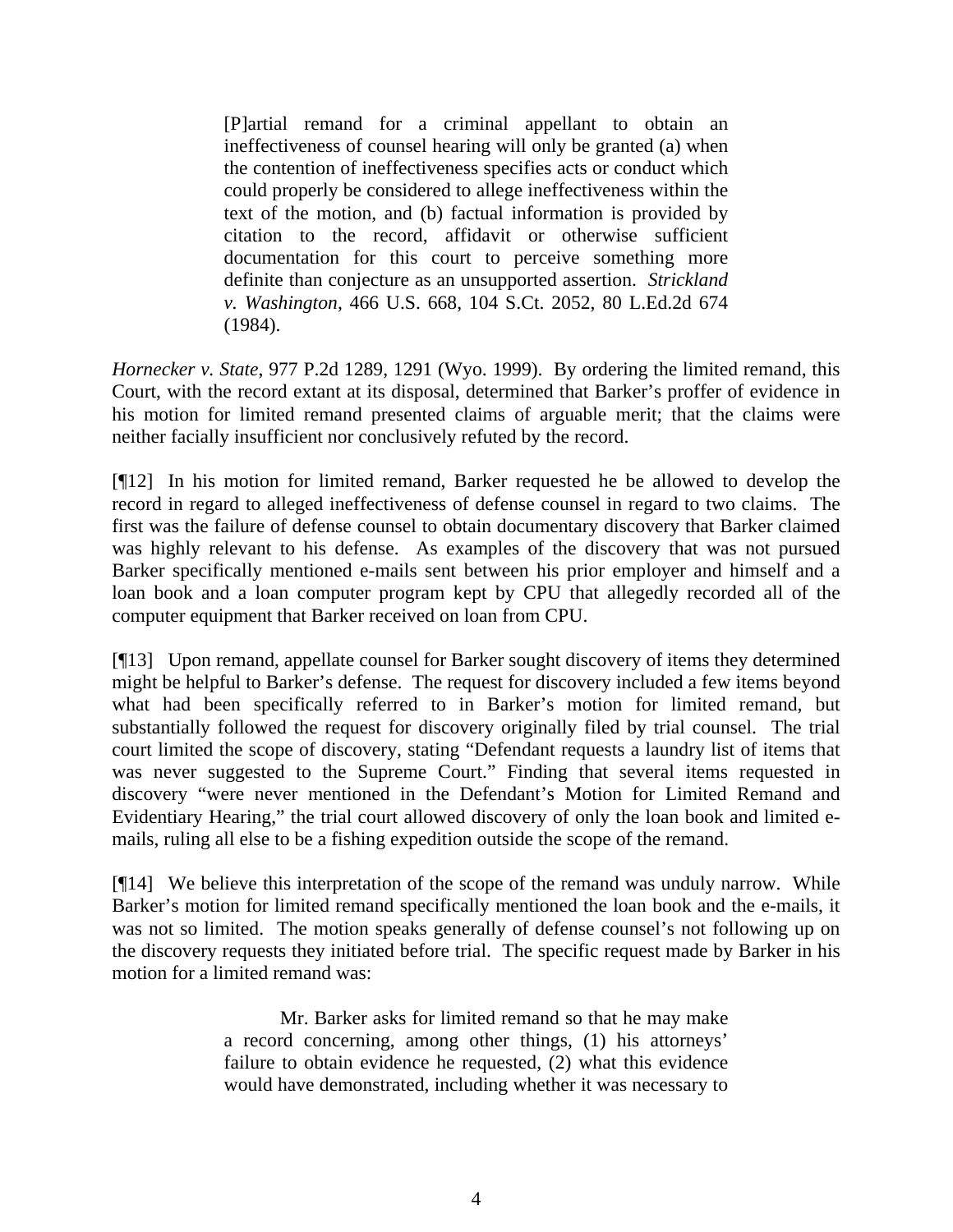the defense, and (3) who had possession of what evidence at the time the requests were made and at the time of trial.

Thus, Barker requested the limited remand to make a record regarding all the evidence he requested and that his defense counsel should have or did compel production of but never followed up on. This is the request this Court granted. The limitations the trial court imposed upon the evidence subject to discovery by appellate counsel were an abuse of discretion under the circumstances of this case. Certainly, we do not condone "fishing expeditions," but the purpose of the limited remand was to allow Barker's appellate counsel to discover all relevant documentary evidence which effective trial counsel would have discovered. This Court has reviewed the items requested by Barker's appellate counsel for the remand hearing, and we find nothing clearly outside the scope of the remand. Of course, duplicates of already produced items need not be reproduced, but Barker must be allowed to fully develop the record regarding document discovery.

[¶15] Barker's other request in the limited remand was to make a record concerning the actions of defense counsel in not protecting his right to testify. The trial court refused to allow any evidence or testimony on this issue during the remand hearing. The trial court reasoned that it had already determined that Barker voluntarily and knowingly waived his right to testify independently of any potential actions of defense counsel. The trial court based its determination on two facts. First, at Barker's trial, when Barker's defense counsel indicated that Barker would not testify, the trial court entered into a colloquy with Barker explaining to him his right to testify and that the decision to testify was his and his alone. The trial court specifically asked Barker if defense counsel in any way "restricted or controlled" his decision not to testify, to which Barker replied in the negative.

[ $[16]$ Second, Barker filed a motion for a new trial.<sup>1</sup> Eventually the motion for a new trial was transformed into a motion to reopen the case, in the interest of justice, for the limited purpose of allowing Barker to testify. No allegation was made of ineffective assistance of counsel. Barker introduced evidence at the hearing on his motion for a new trial regarding his physical and mental condition at the time he had been scheduled to testify and shortly thereafter and generally averred that his waiver of his right to testify was not knowing or voluntary under the circumstances. The trial court denied his motion and a motion for reconsideration. In doing so, the trial court relied heavily upon its own memory of its impression of Barker's state of mind during the colloquy at trial, and specifically held that Barker voluntarily and knowingly waived his right to testify.

[¶17] The trial court did not review the issue from the standpoint of whether Barker's defense counsel had effectively represented him with regards to protecting his right to testify. All that is known from the current record is that defense counsel approached the trial bench right before the lunch break to mention the possibility of a continuance due to Barker's health. The trial court suggested that medical proof might be necessary for such a continuance. The conversation was off the record. Defense counsel had at least the hour and

 $\overline{a}$ 

<span id="page-5-0"></span><sup>&</sup>lt;sup>1</sup> The motion for a new trial was grounded upon "inconsistent testimony proffered by the state's witnesses."